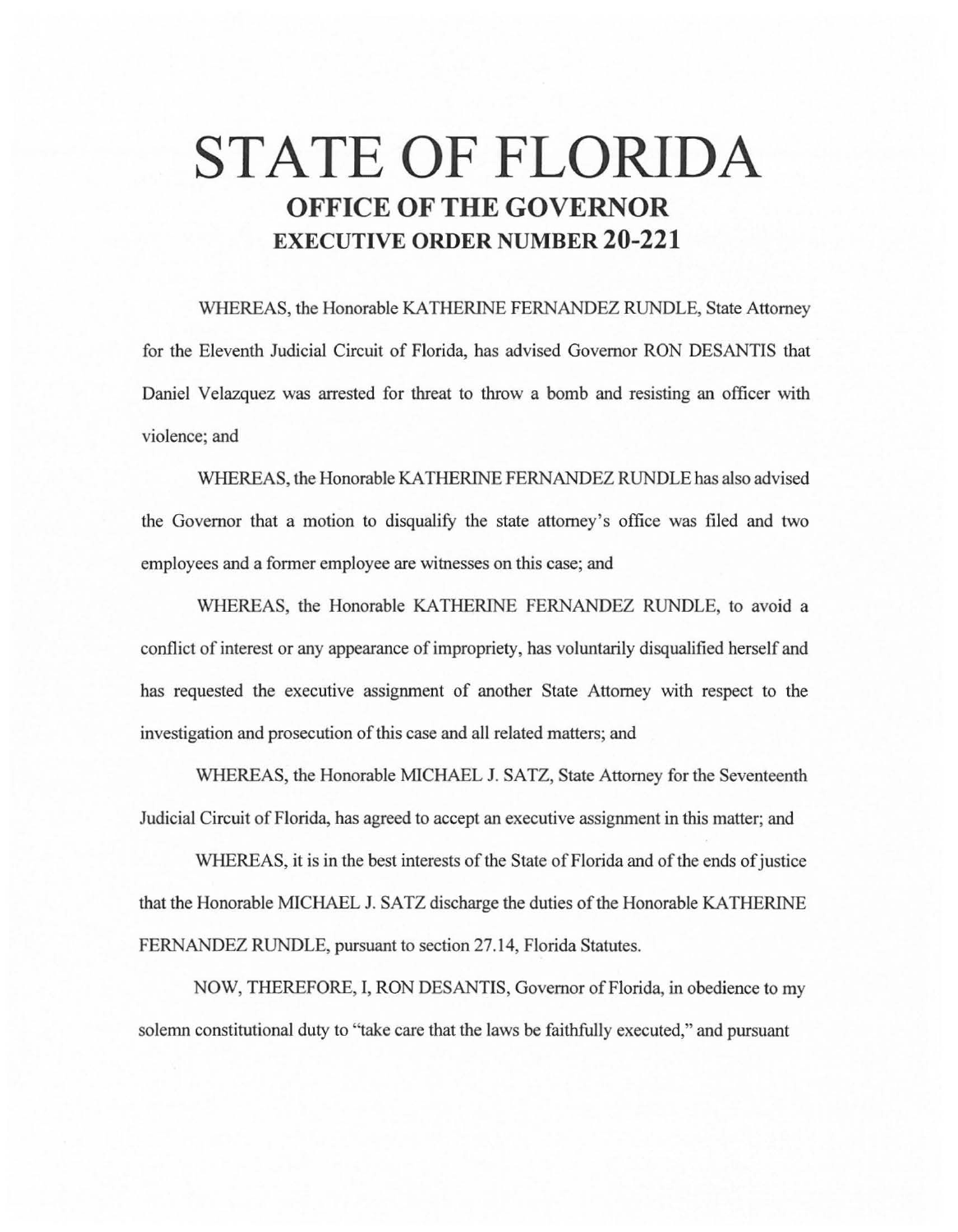to the Constitution and laws of the State of Florida, issue the following Executive Order, effective immediately:

#### Section 1.

The Honorable MICHAEL J. SATZ, State Attorney for the Seventeenth Judicial Circuit of Florida, referred to as the "Assigned State Attorney," is assigned to discharge the duties of the Honorable KATHERINE FERNANDEZ RUNDLE, State Attorney for the Eleventh Judicial Circuit of Florida, as they relate to the investigation, prosecution, and all matters related to Daniel Velazquez.

## Section 2.

The Assigned State Attorney or one or more Assistant State Attorneys and Investigators, who have been designated by the Assigned State Attorney, shall proceed immediately to the Eleventh Judicial Circuit of Florida, and are vested with the authority to perform the duties prescribed herein.

### Section 3.

All residents of the Eleventh Judicial Circuit are requested, and all public officials are directed, to cooperate and render whatever assistance is necessary to the Assigned State Attorney, so that justice may be served.

#### Section 4.

The period of this Executive Assignment shall be for one (1) year, to and including September 4, 2021.